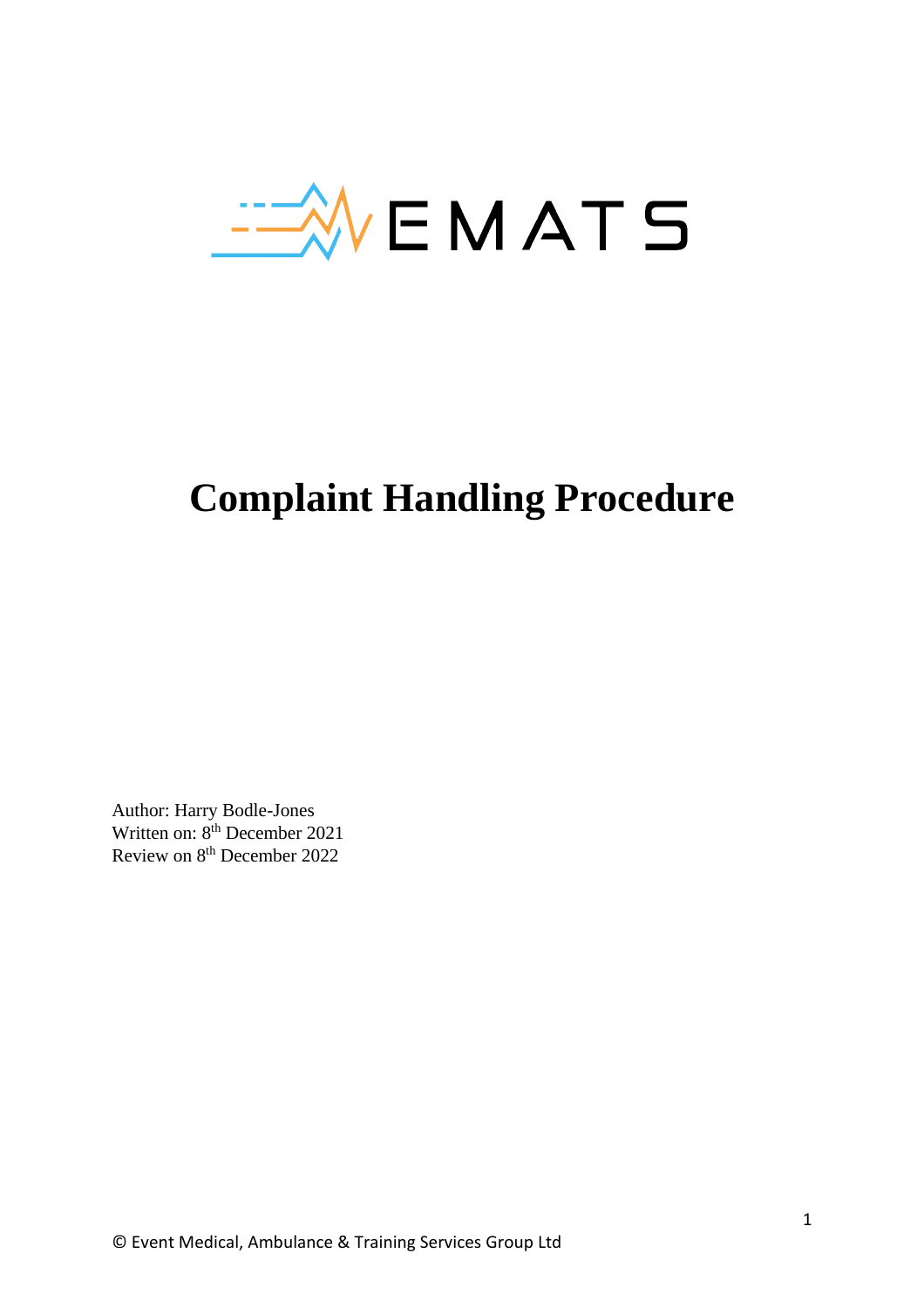# *1 – INTRODUCTION*

In the White Paper, Our Health, Our Care, Our Say, the Government made a commitment to implement a single, comprehensive complaints process across health and social care, focussed on resolving complaints locally and with a more personal and comprehensive approach to handling complaints. In June 2007, the Department of Health (DH) produced a consultation document - Making Experiences Count (MEC) - , which set out proposals for a new approach.

The Local Authority Social Services & NHS Complaints (England) Regulations (2009) established a single complaints system applicable to all health and adult social care services in England. The new arrangements encourage an approach that aims to resolve complaints more effectively and ensure that opportunities for services to learn and improve are not lost. These regulations cover only the fundamental requirements of good complaints handling, not the processes through which outcomes are to be delivered. This approach will allow local health and social care organisations to determine the mechanisms best suited for them to deliver effective complaints arrangements within their own organisations.

Whilst naturally observing the requirements of the regulations, EMATS has embraced the Making Experiences Count programme to take into account the differing mechanisms used by service-users to bring their experience to the fore, enabling the capture of the totality of patient experiences. Whilst the following therefore specifically refers to complainants, EMATS is committed to treating all feedback it receives with the same degree of seriousness and will employ the same methodological and philosophical approach across the spectrum of patient experiences.

## Accompanying Material

This document does not set out to replicate existing statutory regulations or best practice guidance of authoritative responsible bodies and should be considered as accompanying the following: The Local Authority Social Services & NHS Complaints (England) Regulations (2009) Making Experiences Count, DoH

Principles of Good Administration, Principles of Good Complaints Handling, Principles for remedy, PHSO Listening, responding, improving: a guide to better customer care

## *2 – SCOPE*

This policy applies to all employees of EMATS and those agencies that are contracted by EMATS. The management of complaints and concerns is applicable to EMATS employees and those acting on behalf of EMATS in any capacity.

## *3 – POLICY STATEMENT*

EMATS is committed to providing high quality patient care which is a core principle of EMATS strategic objectives. EMATS is committed to using all feedback as a driver for change and improvement. EMATS will be open and transparent, foster a culture receptive adopting new practices and learning and where appropriate offer an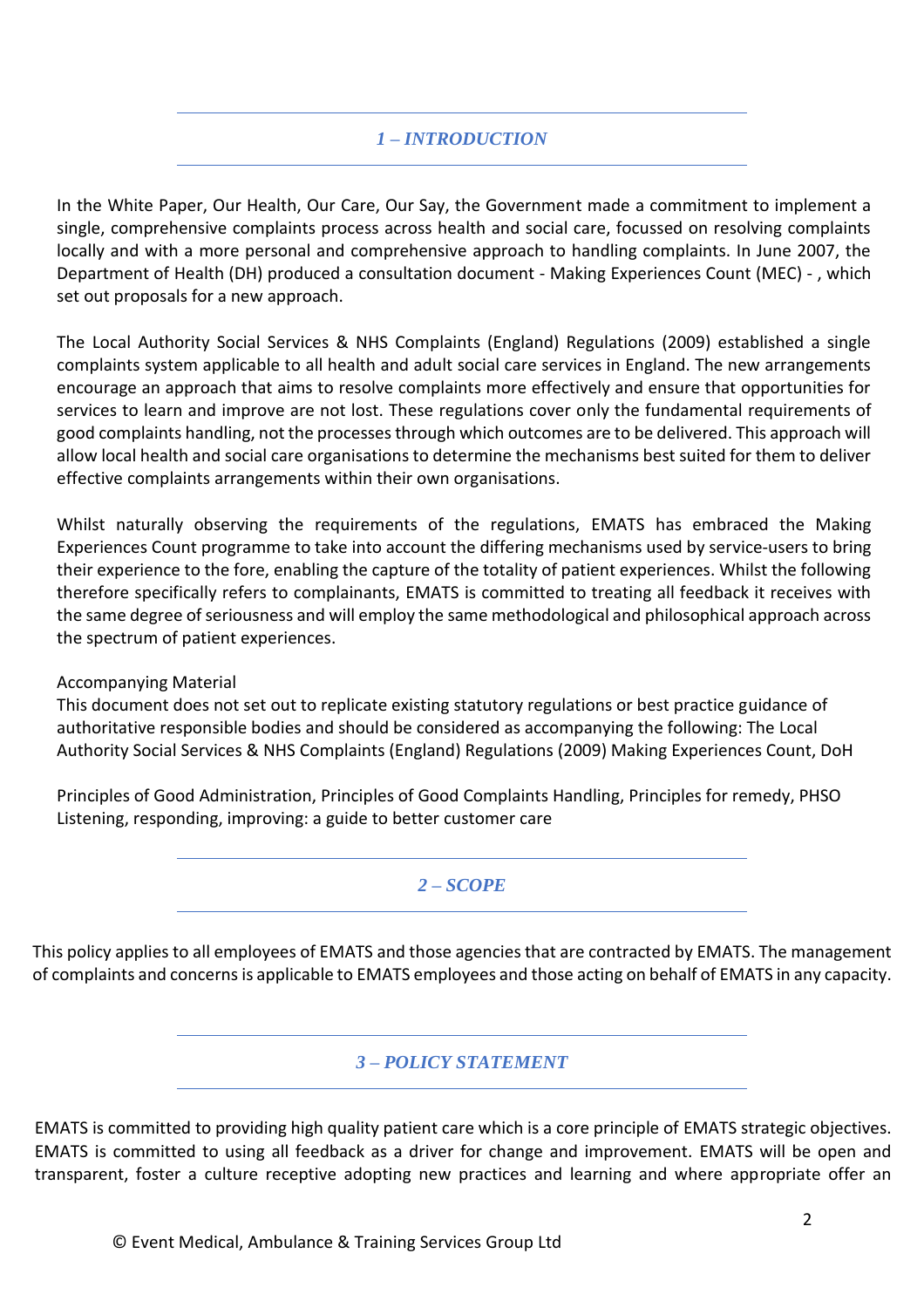apology for any short comings in service delivery that are identified and take remedial action. EMATS approach is based on the key Making Experiences Count principles that patients and service users may express their views about the treatment and services they received with the expectation that their feedback will be acknowledged and acted upon, and by placing a focus on the issue raised rather than the mechanism used to raise it. This means that all complaints or concerns will be considered under this policy, regardless of the method by which they were raised. EMATS will endeavour to resolve any issue and to keep the complainant informed as far as reasonably practical as to the progress of the investigation and provide a substantive response at the conclusion of that. We will also seek to be innovative in resolving matters according to the wishes of the service user

## *4 – OBJECTIVES*

The effective management of complaints and service-user feedback will:

- Provide a consistent approach to the management and investigation of complaints;
- Ensure that EMATS meets its legal obligations;
- Set the responsibilities of staff in relation to complaints and feedback;
- Ensure EMATS delivers its strategic objectives;
- Ensure that the appropriate risk management systems are in place and that any risks are minimised;
- Apply a risk management approach to complaints/and feedback this includes investigations, learning outcomes and root cause analysis;
- Ensure that significant issues arising from complaints and feedback are highlighted to the Training Department and Risk Compliance and Assurance Group as appropriate;
- Ensure that there are effective systems of communications in place so that directors and senior managers are kept informed about significant issues and emerging themes that may have serious implications for EMATS;
- Provide opportunities for service users to offer feedback on the quality of service provided;
- Assist in identifying pressures on EMATS;
- Ensure complainants are taken seriously and their dissatisfaction is appropriately responded to;
- Act as a key tool in ensuring the good reputation of EMATS;
- Assist in promoting an open, honest and transparent organisational culture;
- Identify how services can be improved;
- Implement diversity monitoring to ensure that all service users are able to access and utilise EMATS feedback mechanisms.

# *5 – RESPONSIBILITIES*

The Managing Director will appoint a complaints "champion(s)" who should be an executive or non executive Team Leader. The role of the "champion" is to ensure that action is taken as a result of complaints and to monitor the effectiveness of complaints handling arrangements across EMATS and compliance with audit requirements. The action plans produced as a result of complaints will form the basis for monitoring service improvements by the complaints "Champions".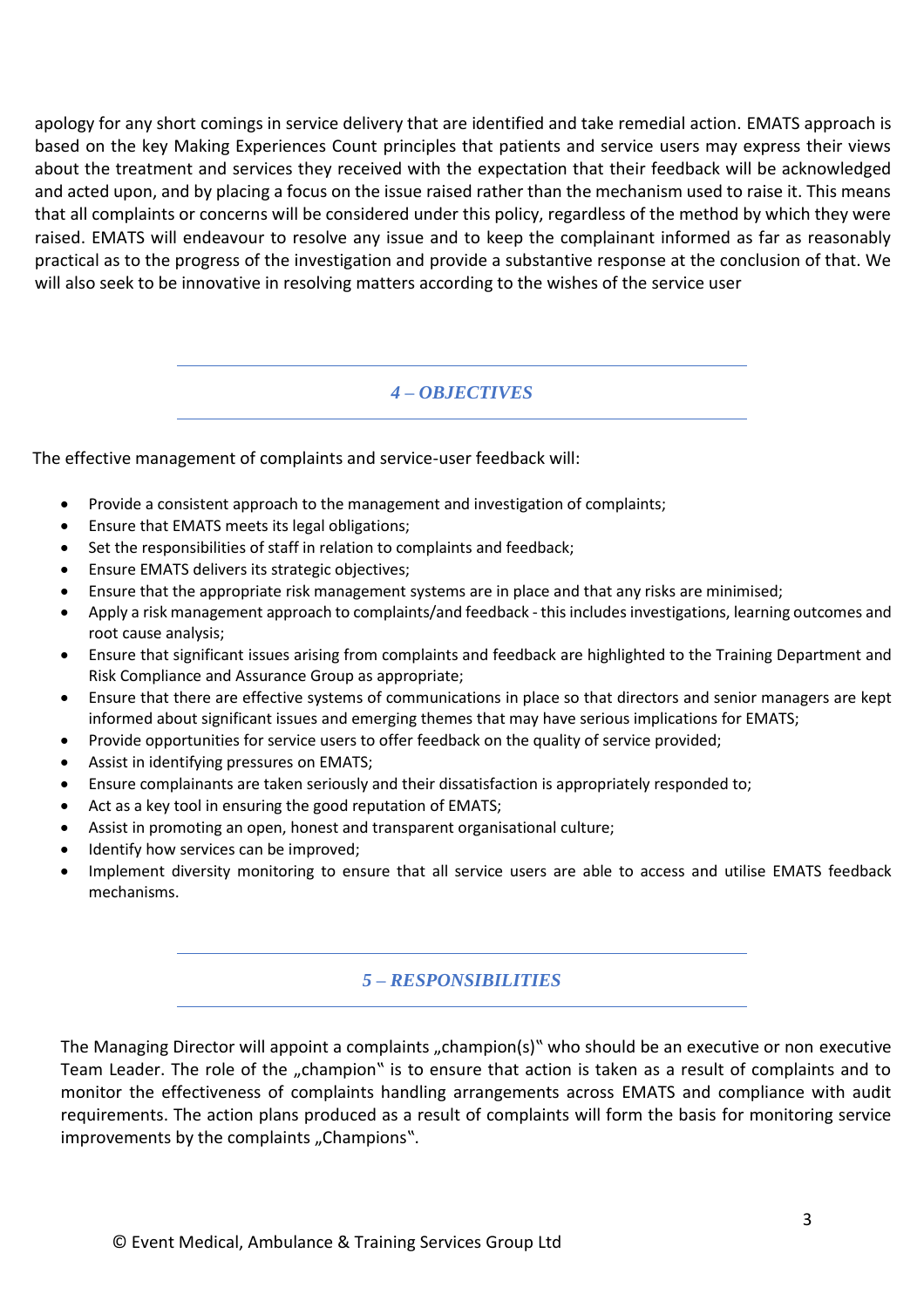The Managing Director has overall responsibility for the management of complaints. The Director of Operations has been designated to take responsibility for Complaints and feedback management.

The General Manager is responsible for:

- Developing EMATS policies, procedures and strategies for the management and investigation of complaints, and developing outcome measures for improving patient care as evidence of lessons learnt and action taken to prevent recurrence;
- The overall management of complaints throughout EMATS;
- Ensuring that Line Mangers adhere to best practice principles on complaints management;
- Ensuring that complaints are managed in a timely and effective manner, in accordance with legislation and EMATS policy and procedures;
- Providing support and advice to line managers, managing and investigating the complaint;
- Ensuring arrangements are made to hold local resolution meetings with the complainant on behalf of EMATS and attending these in person where appropriate;
- Maintaining a database of all formal complaints and other feedback mechanisms;
- Producing information on outcomes and trends and making this accessible via EMATS website and other media;
- Ensuring that any person that requests complaints information in larger fonts, Braille or other languages etc. is assisted in every way possible;
- Ensuring that all relevant information and assistance is provided to the Health Service Ombudsman or the Information Commissioner as may be required;
- Liaising with other Service providers in cases when a complaint involves more than one provider and to agree the most appropriate way to manage the complaint, ensuring the complainant is advised accordingly;
- Ensuring that The Training Department ensure Line Managers receive training appropriate to their role;
- Producing reports on all aspects of complaints management to meet internal and external requirements on a quarterly and annual basis;
- Ensure that EMATS Risk Register is continuously updated and complete with up to date progress reports related to risks concerning complaints and issues raised by service user feedback;
- Ensure that EMATS Risk Register is continuously updated and complete with up to date progress reports related to risks concerning complaints and issues raised by service user feedback;

#### Line Managers

All Line Managers are accountable for ensuring full and timely cooperation with investigations within their sectors. They are responsible for ensuring actions and learning outcomes are implemented and understood by all staff.

- Demonstrating case examples at local governance forums, including lessons learned and improvements made;
- Ensuring appropriate delegates are able to attending local resolution meetings;
- Supporting Director of operations in applying a flexible approach to complaints management;
- Ensuring that any staff involved are informed and receive appropriate feedback and support;
- Ensuring that recommendations arising are implemented within an appropriate timeframe and reported using defined outcome reporting measures;
- Ensuring that the issues raised by individual cases or emerging themes are standard items for discussion at team meetings and area governance meetings;
- Provide feedback to staff;
- Ensure that any relevant matters brought to the attention of staff and management teams under their responsibility are reported to The Director pf Operations;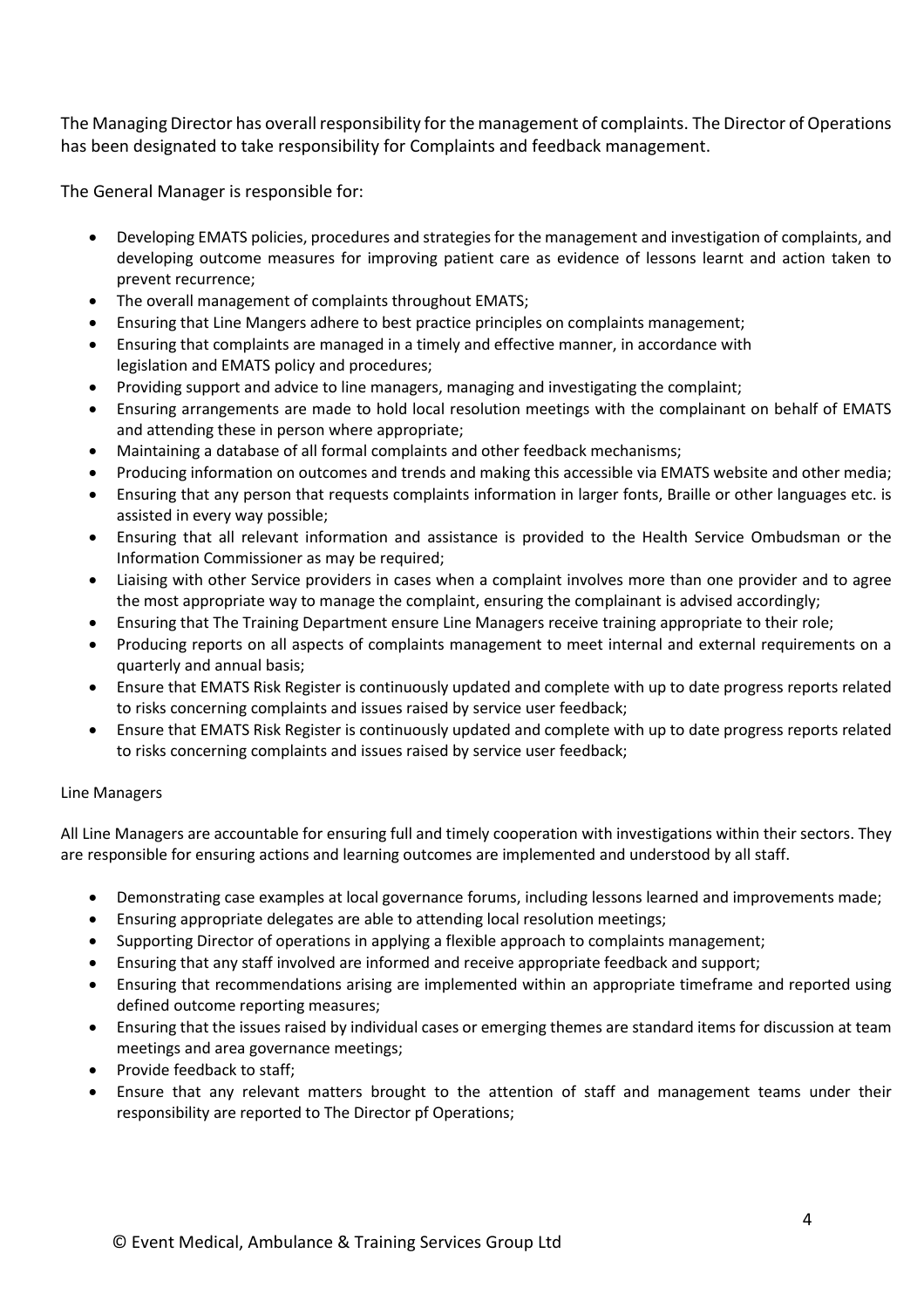### Staff at the scene (management of complaints)

Staff at the scene should make every effort to resolve matters when they are made aware of a complaint, but should advise a service user of how to make a complaint by contacting the Director of Operations.

Process for listening and responding to concerns/complaints of patients, their relatives and carers

The regulations allow local organisations to determine the management of complaints on an individual basis. The responding body is required to investigate the complaint in a manner appropriate to "resolve it speedily and efficiently and, during the investigation, keep the complainant informed, as far as reasonably practicable, as to the progress of the investigation," EMATS will therefore adopt a flexible approach accordingly.

#### Grading complaints

All complaints and service-user feedback will be graded to enable the degree of seriousness and the likely target response time for a response, in keeping with familiar practice. It is however possible that the category may change during the ensuing investigation as more information comes to light. The case will be weighted low, medium and high (green, yellow and red) according to the following matrix.

| <b>Seriousness</b> | <b>Description</b>                                                                                                                                                                                                                                                                                                        |
|--------------------|---------------------------------------------------------------------------------------------------------------------------------------------------------------------------------------------------------------------------------------------------------------------------------------------------------------------------|
| <b>LOW</b>         | Unsatisfactory service or experience not directly relate<br>No impact or risk to provision of care                                                                                                                                                                                                                        |
|                    | <b>OR</b>                                                                                                                                                                                                                                                                                                                 |
|                    | Unsatisfactory service or experience related to care,<br>single resolvable issue. Minimal impact and relative mi<br>to the provision of care or the service. No real risk of I                                                                                                                                            |
| <b>MEDIUM</b>      | Service or experience below reasonable expectations<br>ways, but not causing lasting problems. Has potential<br>on service provision. Some potential for litigation                                                                                                                                                       |
| <b>HIGH</b>        | Significant issues regarding standards,<br>quality of care and safeguarding of or denial<br>of rights. Complaints with clear quality<br>assurance or risk management issues that<br>may cause lasting problems for the<br>organisation, and so require investigation.<br>Possibility of litigation and adverse publicity. |
|                    | <b>OR</b><br>Serious issues that may cause long-term harm, such<br>sub-standard care, professional misconduct or de                                                                                                                                                                                                       |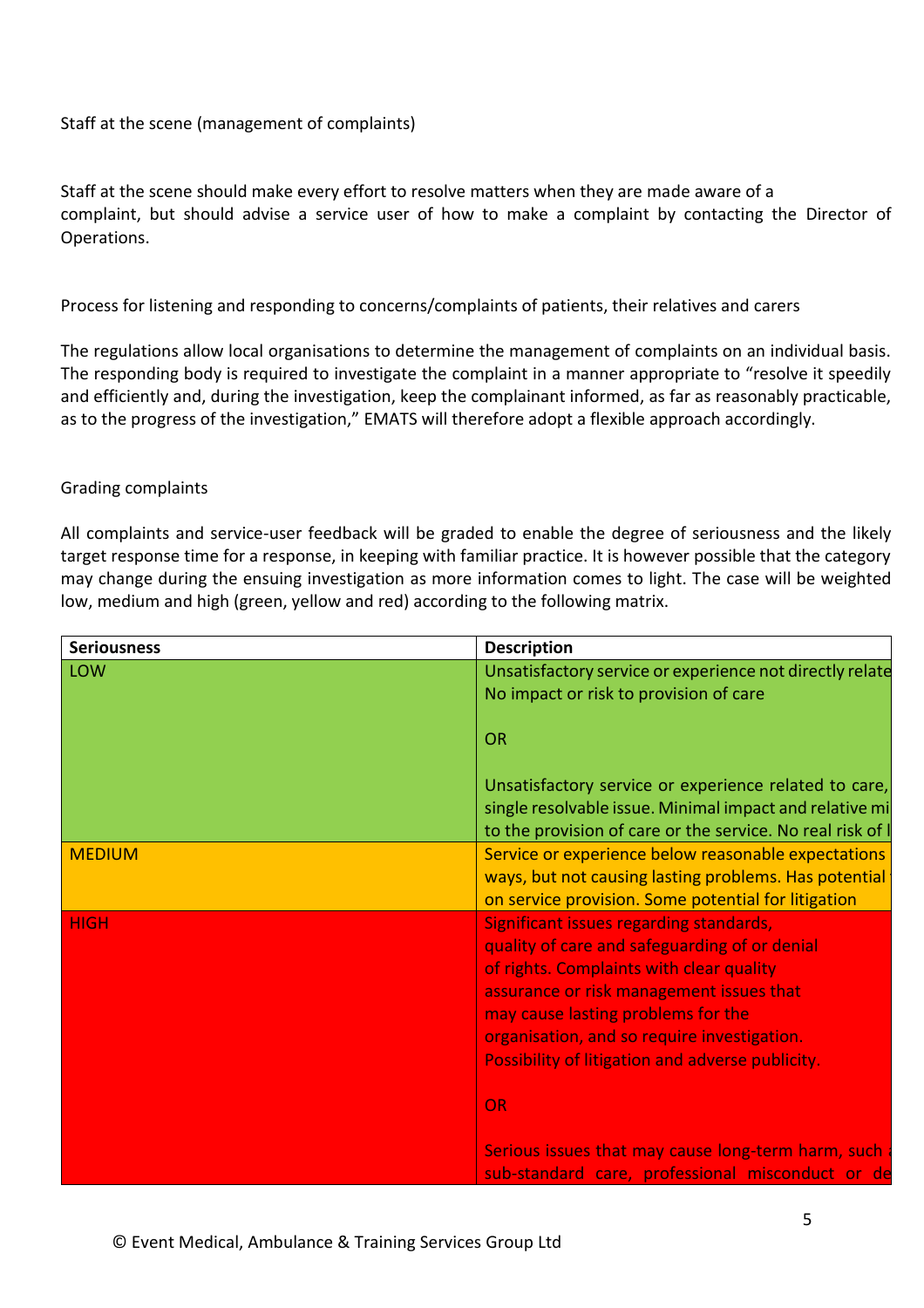## 5.2 Recording of an issue as a 'complaint'

EMATS applies the regulations so that where an issue is raised orally but is unable to be resolved within the next working day; this must in each appropriate instance be recorded as a complaint. EMATS welcomes the Making Experiences Count principles that determine a focus on the issue raised, rather than the mechanism used to raise it; offering recourse in this manner both negates replication of process and affords the serviceuser greater opportunity for resolution. EMATS defines an effective response to complaints to include the following actions:

- Publicise its complaints procedures;
- Acknowledge a complaint when it is received and keep the service-user informed when a response cannot be met within in the estimated target time;
- Help the person who is complaining to understand the complaints procedure and the advocacy services available;
- Offer to discuss the matter and to hold a meeting, where appropriate;
- Deal efficiently with complaints and investigate them proportionately and appropriately;
- Write to the person who complained explaining how matters have been investigated and what action has been taken, and reminding them of their right to take the matter further to the CQC if they are still unhappy;
- Nominate a senior manager who is responsible for both the complaints policy and strategic learning from complaints. This responsibility lies with the Director of operations;
- Produce an annual report about all the service-user feedback that has been received and outline what has been done to improve things as a result.

#### Responding in the right way every time

The Director of operations formulates a planned approach in relation to every complaint or enquiry which sets out the methodology to be used. This includes:

- Using a recognised matrix tool as a guide to decide the degree of seriousness of the issues raised and estimate how long it will take to provide a substantive response;
- In the case of telephone approaches, providing the service user with a written summary of the complaint which they may amend to ensure we have captured the totality of concerns;
- Liaison with any other providers involved to agree which agency should act as the lead responder, the form of the response and the time frame involved;
- Liaison with Independent Complaints Advocacy Service (ICAS), authorised representatives or other advocacy services;
- Obtaining and examining all relevant records and data;
- Liaison with local management teams to obtain an account from any staff involved;
- Seeking expert advice from across EMATS.
- Seeking external expert advice, where appropriate;
- Liaison with local management teams and/or senior managers to agree the response and any actions to be taken;
- Coming to a conclusion and advising the service-user of the outcome including any actions to be taken;
- Providing information about recourse to the Health Service Ombudsman and the assistance available from ICAS, where this has not been previously utilised;
- Requesting the service-user complete an ethnicity monitoring form towards ensuing equality of access to the service;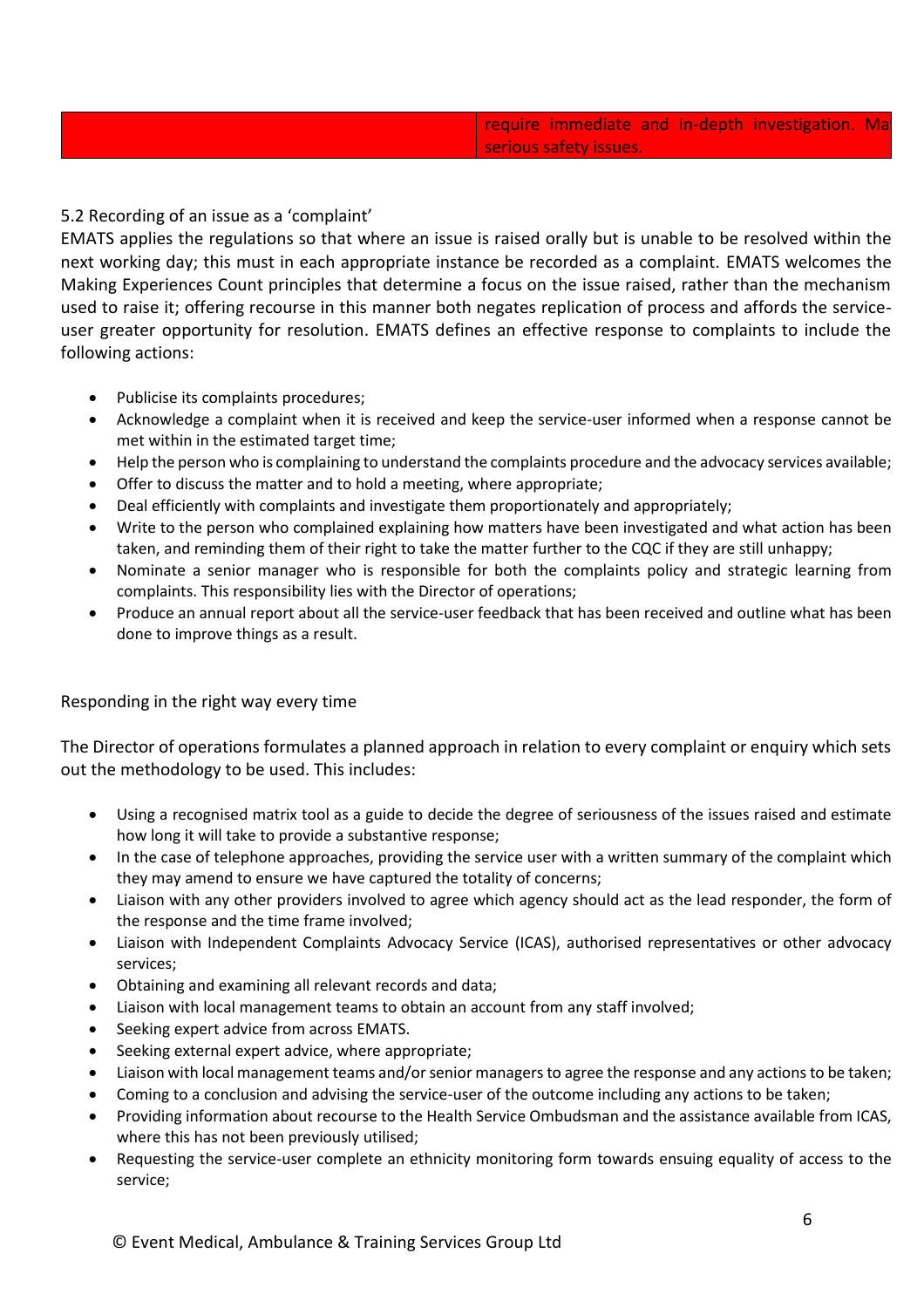A key consideration is however to make arrangements flexible, treating each case according to its individual nature and with a focus on satisfactory outcomes, organisational learning and that lessons learned should lead to service improvement. For example, in appropriate cases, an invitation may be extended to a service-user to visit EMATS in person to see how the service is managed.

#### Organisational Response

The complainant must be sent a written response signed by the "responsible person" which describes how the complaint has been considered, what conclusions have been reached and what actions, if any, have or will be taken as a result. The "responsible person" outlined in the regulations in EMATS is the Director of operations; however, "the functions of the responsible person may be performed by any person authorised by the responsible body to act on behalf of the responsible person." The Operations Manager has delegated authority to act as the responsible person.

#### Openness & Transparency

A fundamental tenet of EMATS approach is the commitment to openness and transparency and to foster a culture that is receptive to adopting new practices and learning. EMATS approach is based on the key principle that patients and service users may express their views about the treatment and services they receive in the knowledge that:

- No discrimination will occur as a result;
- The complainant will be treated with courtesy and respect;
- The complainant will be taken seriously;
- An appropriate level of investigation will ensue;
- The cause of any shortcomings will be established;
- The complainant will wherever possible receive a response within defined time-frames;
- Where these time frames cannot be met, the complainant will be kept informed of progress;
- The response will address the complainant"s concerns and advise of any action that is to be taken as well astheir recourse opportunity and the assistance available from advocacy services;
- The complainant will receive an apology as appropriate;
- EMATS will share learning with other health and social care providers, as appropriate.

Process for ensuring that patients, their relatives and carers are not treated differently as a result of raising a concern/complaint

EMATS requires all employees to follow the guidance set out in the Ombudsman Principles that requires every complainant to be treated fairly and not discriminated against because they have raised a concern/complaint.

A complainant has the right to approach the Managing Director at any point where they feel they are being discriminated against because they have raised a concern/complaint. A complainant may choose to raise the matter with the Health Service Ombudsman.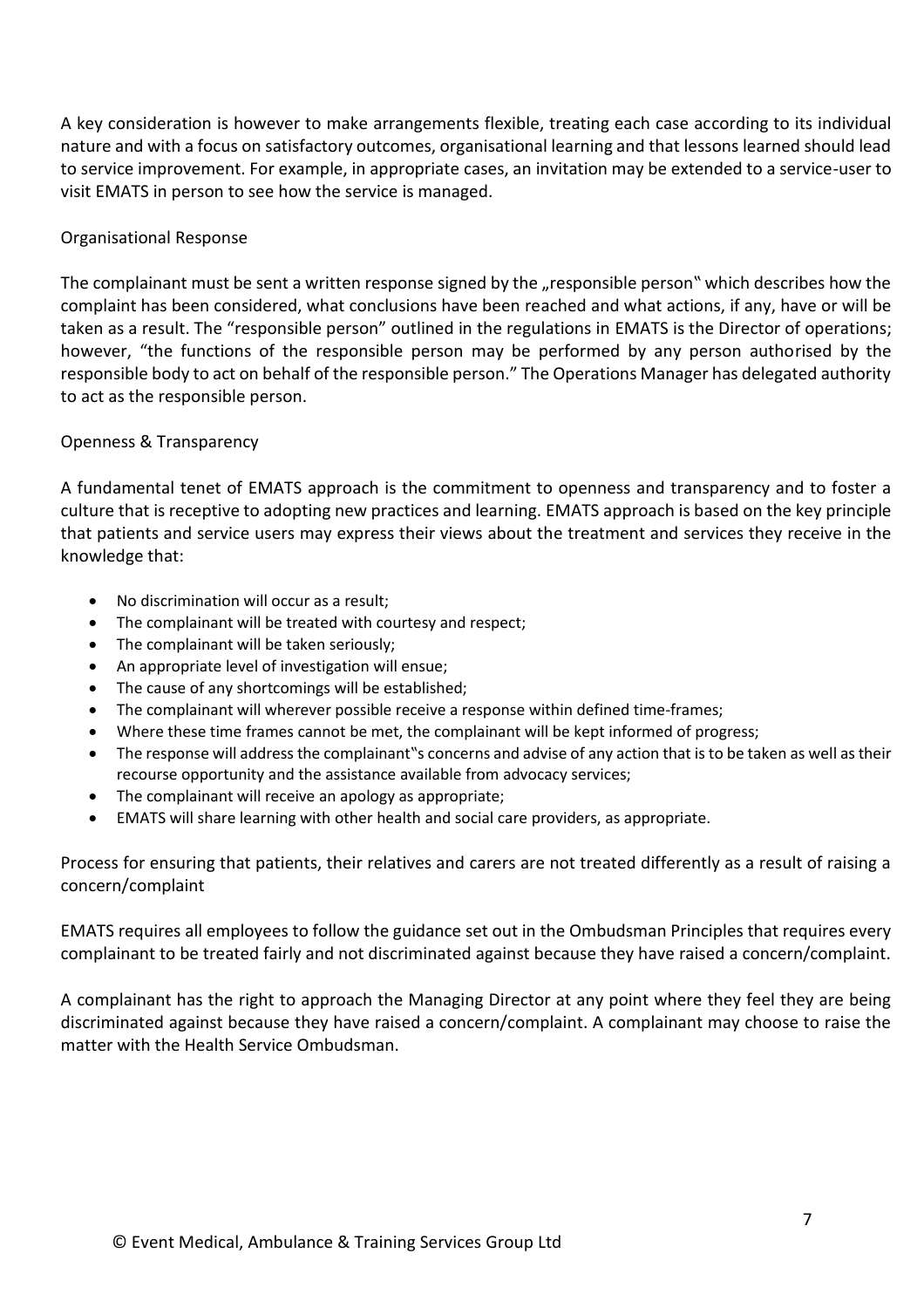# *6 – TIMESCALES*

The regulations will apply to all complaints except those verbal complaints resolved within one working day. Complaints made verbally but not successfully resolved within one working day, and those made in writing or electronically, such as by email, will be acknowledged within 3 working days which may be accomplished either verbally or in writing. The normal time limit whereby people can raise their complaint is 12 months although EMATS may exercise discretion to accept a complaint outside this time frame, depending on the circumstances EMATS will provide a substantive response within 28 working days, those cases deemed to be of significant complexity will be afforded a target of 45 working days and the most serious will have a target of 60 days.

*7 – ADMINISTRATION*

The Director of operations uses a case management system to record all individual approaches. This similarly enables reporting of the totality of activity and issues raised by subject categorisation.

*8 – PATIENT EMPOWERMENT*

EMATS will seek to publish anonymised case examples as indicators of learning on its website. When appropriate service users may be invited to write an (anonymised) account of their experience for potential publication on EMATS website, in-house magazine, Clinical Update or any other suitable medium, or to present this at a suitable forum. EMATS will engage with the Patient Forum on service user feedback and lessons learnt.

*9 – RELATIONSHIP TO DISCIPLINARY PROCEDURES*

The intention is that any investigation of a complaint or other service-user feedback will not involve disciplinary action against a member of staff as its primary focus. However, an allegation of serious misconduct will invoke action according to EMATS Disciplinary Procedure. Where a complaint gives rise to the use of EMATS disciplinary procedure, a response to the complaint is still a requirement, taking into account confidentiality considerations. Complaint handling arrangements will however remain separate and distinct to this. Once such a decision has been made, any investigation under the Disciplinary Procedure will not be conducted by the Director of operations. The General Manager will however be obliged to offer full cooperation to complete a complaint response, including the likely timeframe in which any disciplinary hearing is to be held and the outcome of that.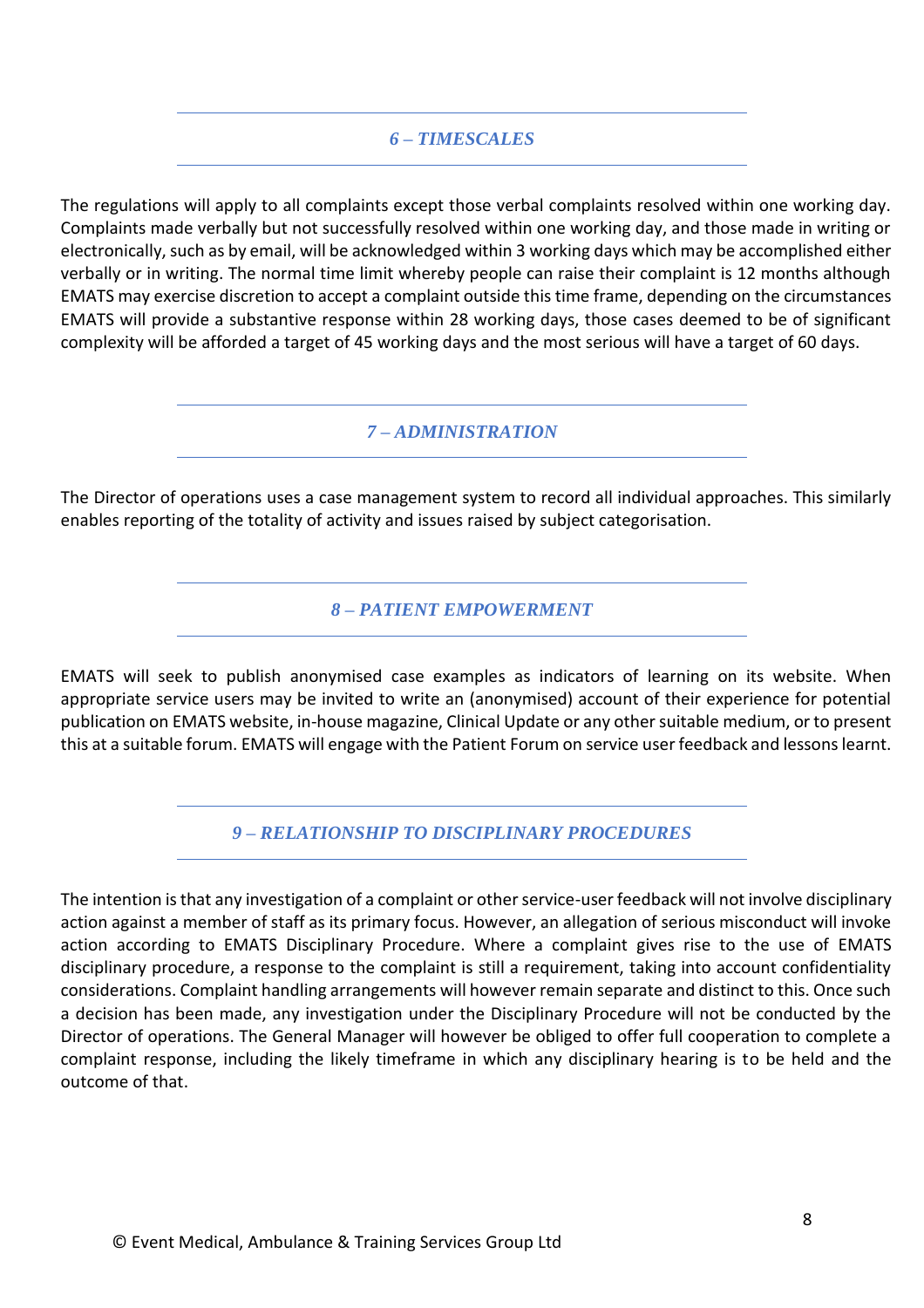# *10 – INCIDENTS REPORTED LOCALLY*

Whilst any member of staff should attempt to resolve any matter raised by patients, their relatives or members of the general public at the time, advice about contacting The Director of operations should always be offered. Complaint Handling Procedure Any complaint within the regulatory framework which is received locally, or via other EMATS departments, must be referred to the Operation Director to coordinate the investigation and response.

*11 – LOCAL RESOLUTION*

The regulations make it clear that EMATS should endeavour to resolve complaints through local resolution. The Director of operations is empowered to resolve issues and concerns at a local level whenever possible or appropriate. Complainants will be offered the opportunity for a discussion at a mutually convenient time where appropriate or requested.

*12 – LIAISON WITH LOCAL MANAGEMENT TEAMS*

Where the complaint or approach involves the service provided by a member of staff, the allocated Officer will seek the involvement of the relevant local management team. Copies of the salient records will be made available together with an account and analysis of the issues raised as well as any clinical report from the Medical Directorate, where appropriate. The local management team will seek to obtain an account of the incident in question from the member(s) of staff concerned. The form of this will depend on the seriousness of the issues raised, In some instances, it will be helpful for the member of staff to provide a statement. The form of response in each case should be agreed by the designated local manager and the nominated Officer. On the rare occasion that disciplinary action needs to be considered, the final decision on this will be made by the local designated manager, taking into account any recommendations by the Medical Directorate or equivalent senior manager who may need to be involved. Where disciplinary action is commenced, the nominated officer will not play any further role save in relation to the provision of information accumulated in the course of the complaint or approach and in adherence of the regulatory requirements to facilitate a substantive response to the service-user. Local designated managers will be expected to offer full and timely assistance once presented with an analysis of any issues that arise. They will not be expected to manage complaints or produce investigation reports. Draft final responses will be shared with the designated local manager who will be expected to make this available to the staff involved prior to release wherever possible, and always where the complaint has been graded at [medium or high] or above. Where local remedial actions are identified, these will be agreed with the designated local manager, who will ensure implementation. This will be recorded in the Outcome Report. Where strategic remedial actions are indicated, this will be agreed with the relevant senior manager and recorded in the Outcome Report.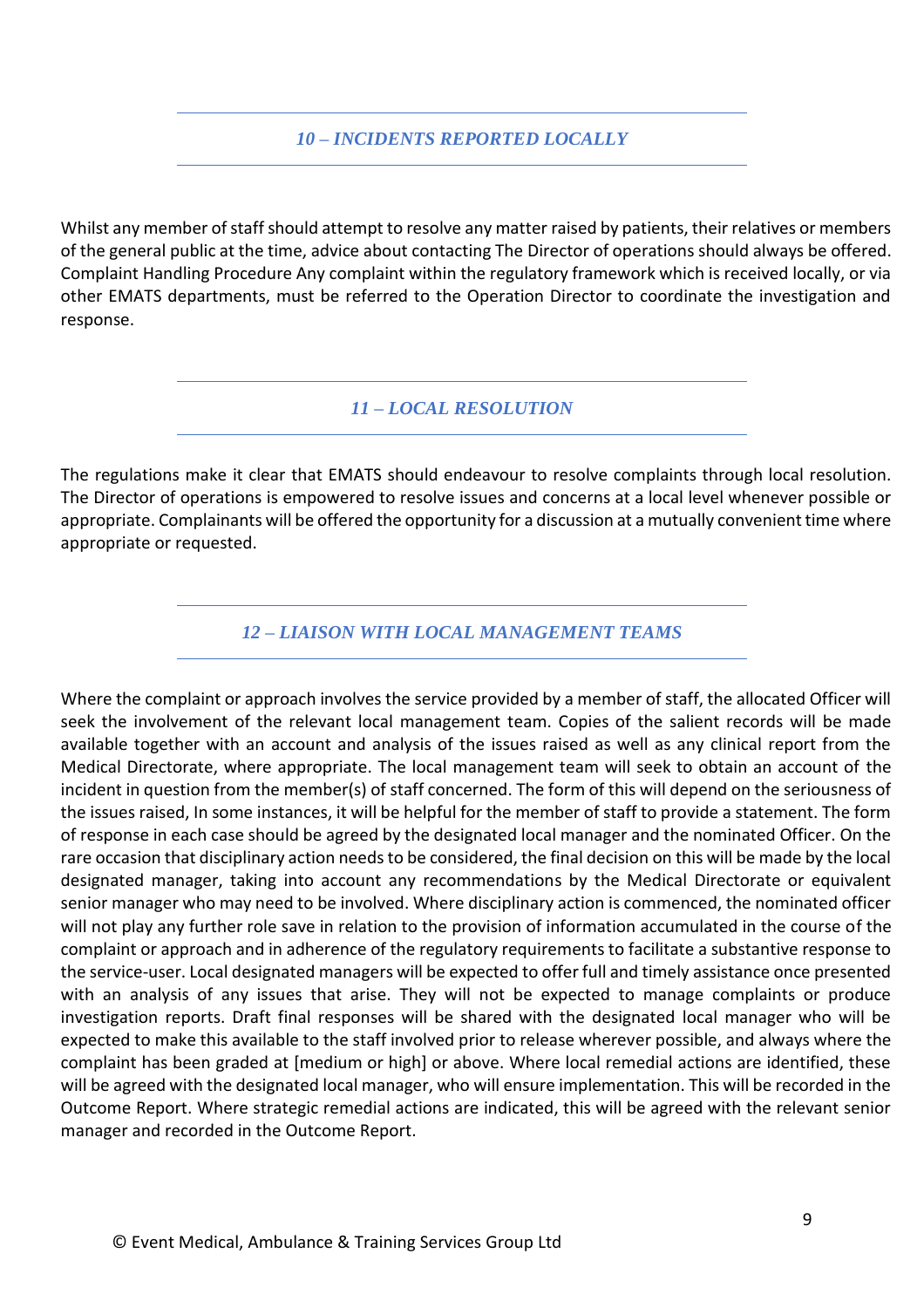# *13 – FINANCIAL REDRESS AND RELATIONSHIPS WITH LEGAL ACTION*

Financial redress can be made without recourse to legal action. The Ombudsman has made clear her expectation that there is an obligation to put the complainant back in the position they were in before they experienced the problems they encountered. EMATS recognises that there is consequently an obligation to consider financial redress in each appropriate case. Where financial recompense is made, this will not be considered as an admission of liability in relation to any legal action that may ensue. Where a complaint gives rise to legal action, a response to the complaint will still be made.

> *14 – PROCESS FOR JOINT HANDLING OF COMPLAINTS BETWEEN ORGANISATIONS*

Health and social care organisations are required to work together to ensure coordinated handling and to provide the complainant with a single response that represents each organisation"s final Complaint Handling Procedure response. Where a service user wishes to make a complaint about a healthcare related matter they have the choice of doing this either to the organisation providing the service or the Clinical Commissioning Group (CCG) that commissions the service. The CCG decide that it is best placed to handle the complaint itself, and in such cases, or where other providers are involved, EMATS will afford every cooperation, negotiating the time frame for a response accordingly.

*15 – MATTERS OUT WITH JURISDICTION*

Complaints that are not required to be managed in accordance with the relevant procedures are detailed at s8 of the Regulations. This includes "complaints" made by an employee about any matter relating to their employment. Such matters should be reported to the line manager or by using the appropriate reporting mechanism.

# *16 – COMPLAINTS FROM OTHER HEALTH AND SOCIAL CARE PROFESSIONALS*

In accordance with regulations, a complaint from a responsible body (a local authority, NHS body, primary care provider or independent provider) is out with the EMATS complaints procedure. EMATS will therefore encourage the use of the external incident reporting procedure.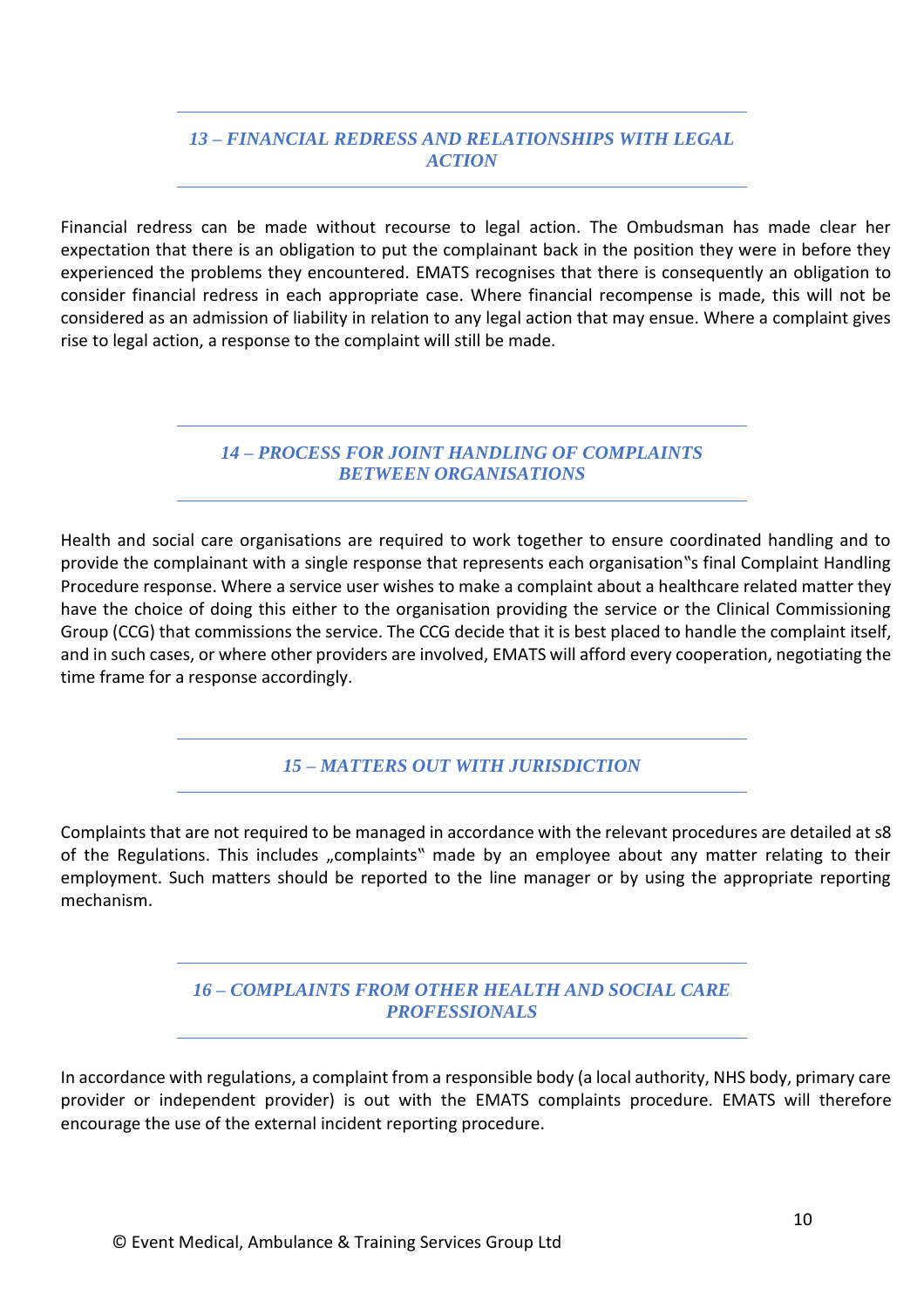# *17 – RECOURSES*

The Health Service Ombudsman has exclusive responsibility for considering complaints against an health care organisation, replacing the "second tier" undertaken by the Care Quality Commission

# *18 – ADVOCACY*

We will aim to treat every complainant as an individual with differing needs thereby requiring a personalised approach to the management of the complaint. This may involve the use of patients" advocates and interpreters. Other ways to achieve an acceptable outcome, including mediation, will be considered. We will work collaboratively with Independent Complaints Advocacy Service (ICAS) and value their contribution to the continuous improvement of our complaints procedure.

*19 – HABITUAL OR VEXATIOUS COMPLAINTS*

Detailed guidance on the management of habitual and vexatious complainants is set out in a separate policy. EMATS will however only employ this policy as last resort.

# *19 – PROCESS BY WHICH THE ORGANISATION AIMS TO IMPROVE AS A RESULT OF CONCERNS/COMPLAINTS BEING RAISED*

20.1 Disseminating Lessons Learned Learning may be held to take place on three distinct levels: Personal and peer learning Organisational learning Learning across the health and social care economy

20.1.1 Personal and peer learning EMATS is committed to using reflective practice as a learning tool to foster enhanced professional development. In such instances, agreement will be reached with the local designated manager as to how this should be undertaken and the event recorded in the Outcome Report. Complaint Handling Procedure

20.1.2 Organisational learning Governance will be exercised thorough the mechanisms set out in the procedure for the Investigation of Incidents, Complaints and Claims. Local area governance groups will also be expected to evidence learning, to include case examples, themed reports and local initiatives.

20.1.3 Learning across the health and social care economy The Director of operations will seek to ensure dissemination of issues and learning applicable to the wider economy, in particular where issues are raised in